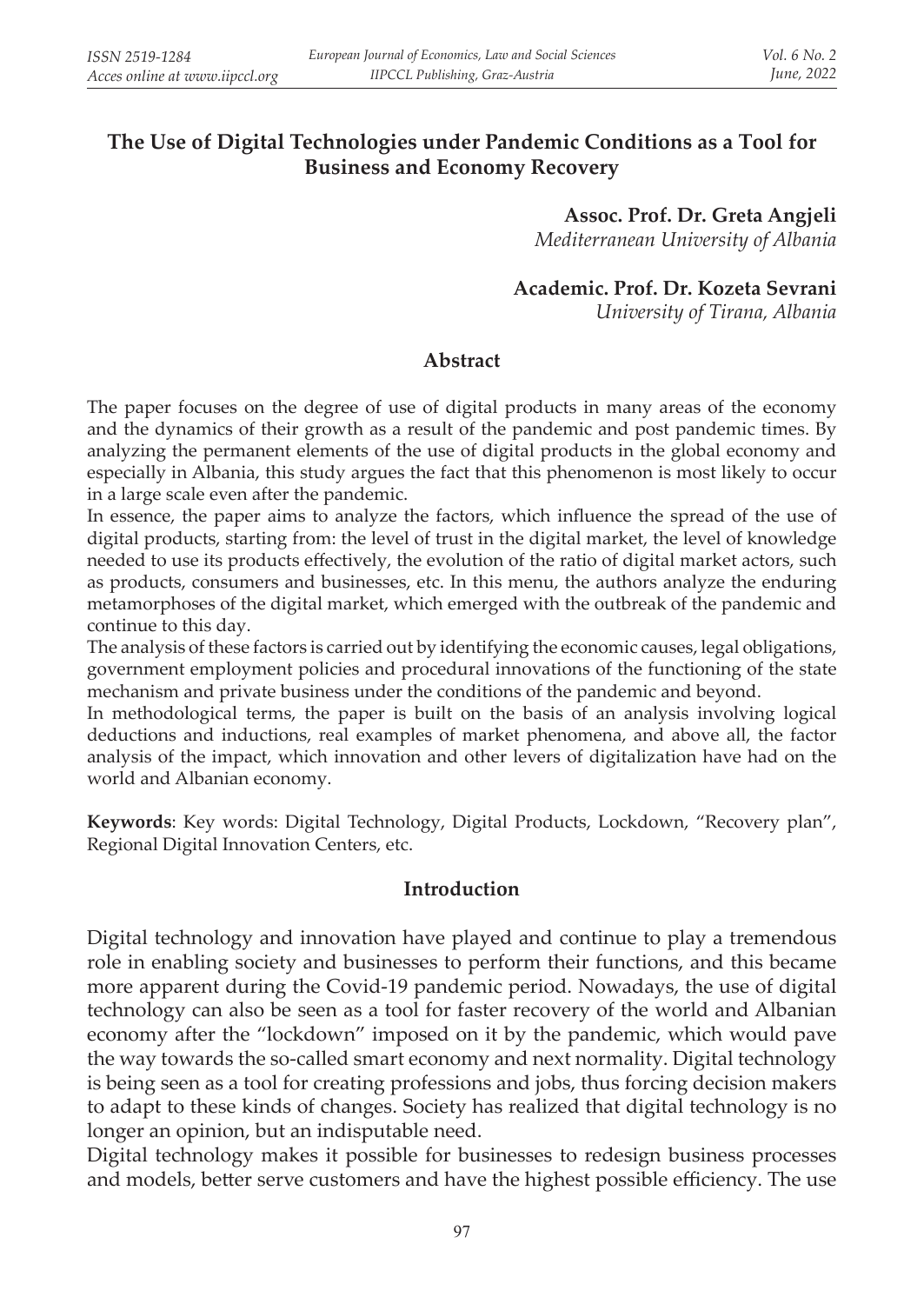of new digital technologies, such as blockchain, IoT, 5G communications, etc., have pushed businesses towards new innovations, revision of existing processes, planning and investments. Moving from the traditional form of a restaurant to a food delivery service provider based on online platforms also requires new digital skills. This model has created new opportunities for locating delivery of services nearer to the customer, as well as for further inventory reduction, namely, it has led to cost reduction and better resource planning.

### **Aim and purpose of the research study**

According to **World Bank**, through social networks, mobile payments, e-commerce, and even e-government, digital technologies are transforming the way people interact, businesses conduct transactions and governments provide public services. Faced with the Covid-19 crisis, digital technologies have shown great potential for improving efficiency, planning and conducting economic activities. The object of this research is the digital market and all its elements, such as operators, products and consumers.

The use of digital platforms, cloud storage, videoconferencing, the need for highspeed and secure connectivity, smart devices, etc., are some of the most evident ones during this period, yet facing the challenges associated with them as well.

The World Bank Group is taking broad and rapid action to help developing countries strengthen their pandemic response, increase disease surveillance, improve public health interventions, support the most vulnerable citizens, and assist the private sector to carry on its function, as well as to support jobs.

The economic policies of the Albanian State, the evolution of the technology of private businesses, the expansion of the digital market and the changes they caused represent the purpose of the study of this research paper.

### **Literature review**

**World Economic Forum** (July 2020), states that *"The word goes digitally"*, focusing on the role and importance of digital technology in transforming businesses today. It has launched a framework of a multi-year program especially for decision-making executives, as well as defined actions to return to normal post-pandemic business activity. This framework provides for:

- 1. transformation into digital businesses through 7 dimensions, such as creating new values; digital business models; timely decision making; data-driven investment decisions; and skillful and agile talents;
- 2. empowerment of stakeholders: employees, customers, suppliers, partners. Government and society;
- 3. change to effective systems through models of digital cooperation against a failed market.

The Forum says that the result will be a digital, intelligent enterprise: revitalized, distributed and adaptable to changes.

Various countries and governments are looking at opportunities to change strategies to move towards the "next normal." According to *Deloitte*, these strategies provide for: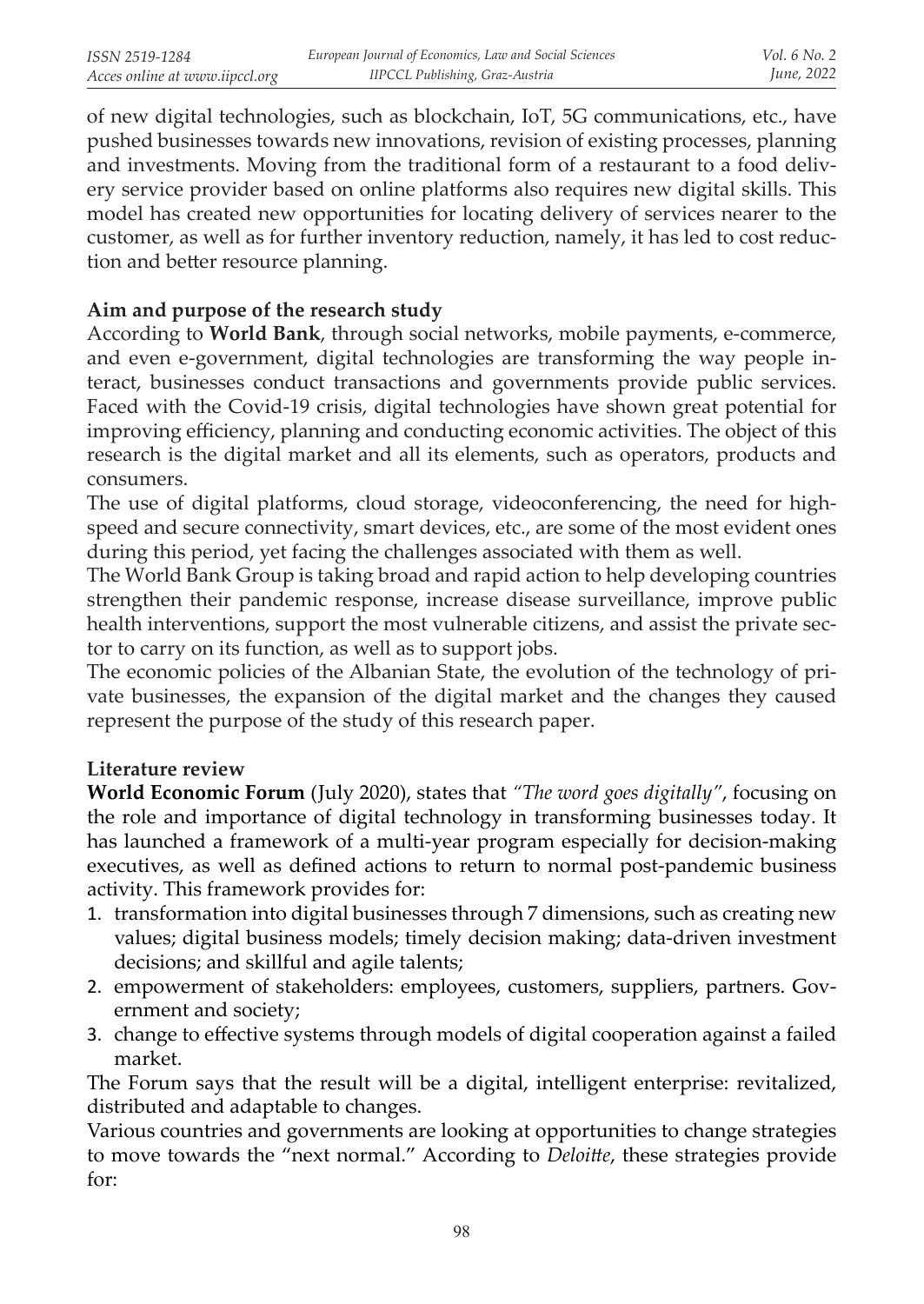- 1) Beginning the "recovery" in order to ensure the scalability / dexterity of systems and networks:
- a) support and value the experience of employees for cooperation and co-creation;
- b) provide technology that supports the new environment;
- c) establish monitoring of "control centers" for strategic responses;
- d) document the "lessons" learned, evaluate the risk, suggest for the future;
- 2) Stabilization of business operations, preparation for the next recovery phase:
- a) emphasis on technological innovation;
- b) building a reliable modern technological ecosystem;
- c) automation piloting;
- d) creating an IT recovery architecture;
- e) use of new digital technologies (IA, etc.);
- f) reallocation of funds for digital technologies;
- g) recognition of human potentials;
- 3) Use of long-term terms for finding "thriving" means that enable the "next normal":
- a) customer focus;
- b) creating new values through digital technologies;
- c) determining key new business values, reliable values.

**Joël Le Bon**, **a Full Professor of Marketing and Sales at the Johns Hopkins University Carey Business School**, has paid particular attention to developments in digital technologies, including their use in sales, marketing and management. He notes that the impact of Covid-19 in the digital sphere has been tremendous. "I used to say that with modern digital sales capabilities, sales changed more in the past five years than in the past 50 years. I should say now that sales changed more in the past five months than in the past five years," he said highlightening the fact that "Advancing the research, education, and practice of digital business development as organizations shift their strategic, marketing, and sales activities makes the Science of Digital Business Development Initiative even more critical for the future of sales, leadership, and work."

According to **Harvard Business Review**, the number of robots in use has grown rapidly; at the end of 2020, it is predicted that up to 3 million new industrial robots will be used in business operations, namely, 7 times more than during the period 2014- 2020.

# **Results and discussions**

Many governments have realized that at the heart of the economic recovery during and after Covid-19 are the widespread use of these technologies. They have proposed and meanwhile begun to implement their strategic plans for how digital technologies can be used to recover their economies from the many consequences caused by Covid-19. Leading and local governments are at the forefront of dealing with the Covid-induced emergency to provide key public services. This was clearly seen in Albania where in the closing period many services or demands for vital activity were provided through the e-albania platform. Developed countries utilized technology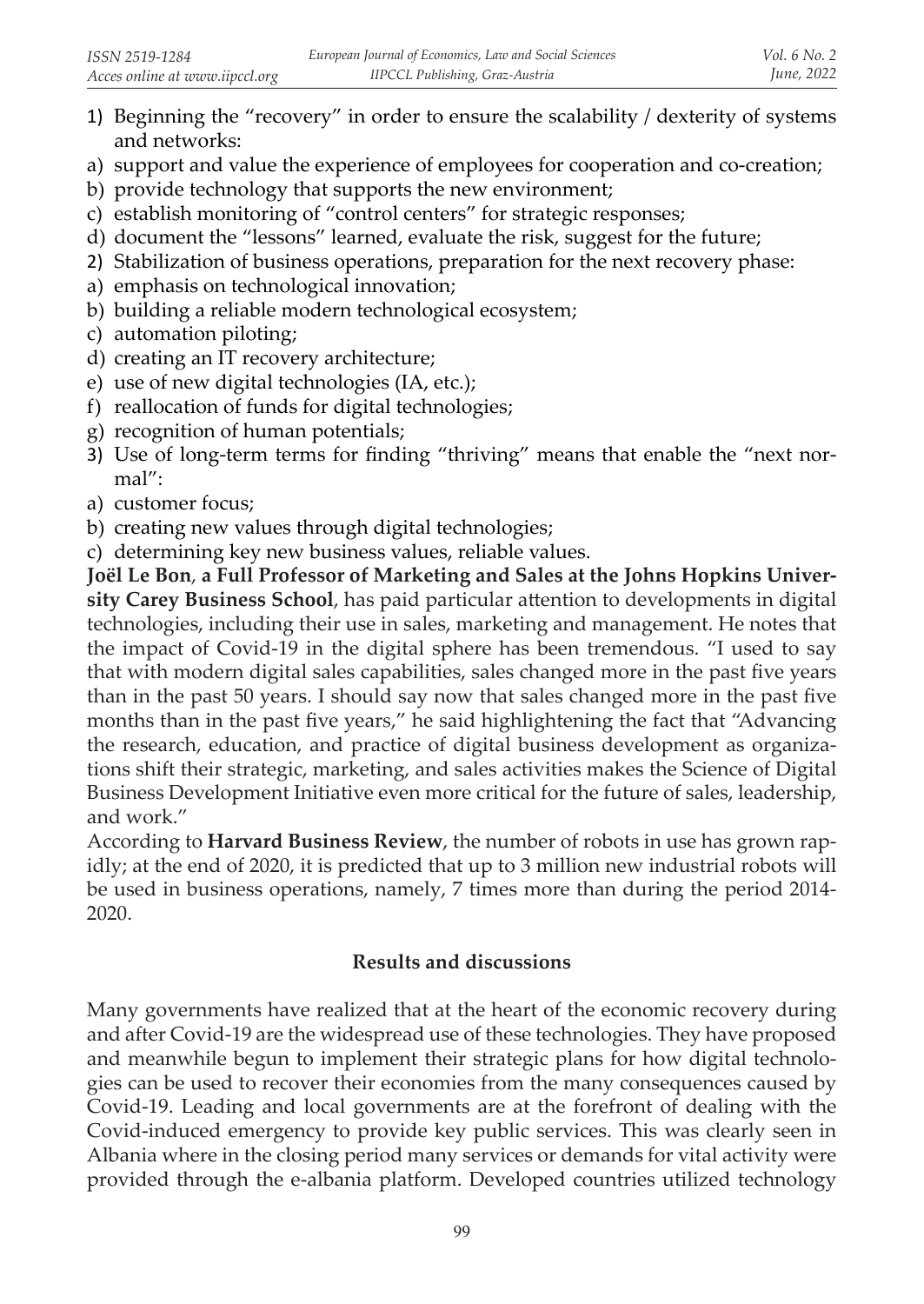and platforms, as well as online applications, to have a better tracking / tracing of Covid-19. As the pandemic spreads, perhaps causing another wave, governments will have to deal with even more severe restrictions, with / or partial or total closures. In this sense, digital technologies can have a significant impact on the daily lives of citizens, in order to provide them with access to health services, access to information and communication with the competent decision-making authorities, as well as provide them with other facilities related to their daily lives.

Governments can also use digital technologies to monitor, predict and influence the spread or none-spread of the disease, especially in developing or transition countries, such as Albania. Digital technologies can be seen as a gateway to solve many of the problems arising from the pandemic crisis.

If, on one hand, the demands for the use of technology are constantly increasing by governments to improve the lives of citizens, on the other hand, they face the challenges and problems associated with the use of these technologies, especially the principles of privacy, data collection and use, communication speed and telecommunication possibilities, etc.(Case of Albanian in 2021 - publication of some personal data – it is a sample of running faster on giving services to improve peoples lives than having the same speed on securing the safety of the privacy ).

The Covid-19 pandemic has forced millions of people to work from home, making employees and businesses equally dependent on digital technology as opposed to "standard" jobs. It is this technology that has enabled them to perform personal and professional tasks by using the capabilities of smartphones, laptops and personal computers.

On October 6, 2020, European Commission approved an investment and economic development plan for the Western Balkans. What stands out is that in this plan digitalization and digital infrastructure are seen as the main enablers for economic development and recovery.

In the main pillars of this investment plan in flagship 8, concrete projects are proposed for digitalization, particularly for:

the development of fast and very fast broadband infrastructure;

- creation of data centers, secure cloud infrastructures, creation of the Balkan digital highway, creation of infrastructure for High Performance Computers;

developments in the field of digital skills is also one of the main priorities of this plan.

As concerns the integration of the Western Balkans in the EU, this investment plan in the digital field leads to the promotion of processes related to the adoption of EU standards, provision of IT solutions, facilitation of e-commerce, undertaking measures for cross-border trade, implementation of standards for data protection, etc.

Investments in the digital future should support the development of infrastructure and set digitalization for business, in the field of education, health, in the fields of industry and energy, as one of the most important national priorities.

Albania, like all the Western Balkan countries, should focus on accelerating rapprochement with the EU, which aims at:

creating an investment-friendly environment (including data protection); and full implementation of the Regional Roaming Agreement;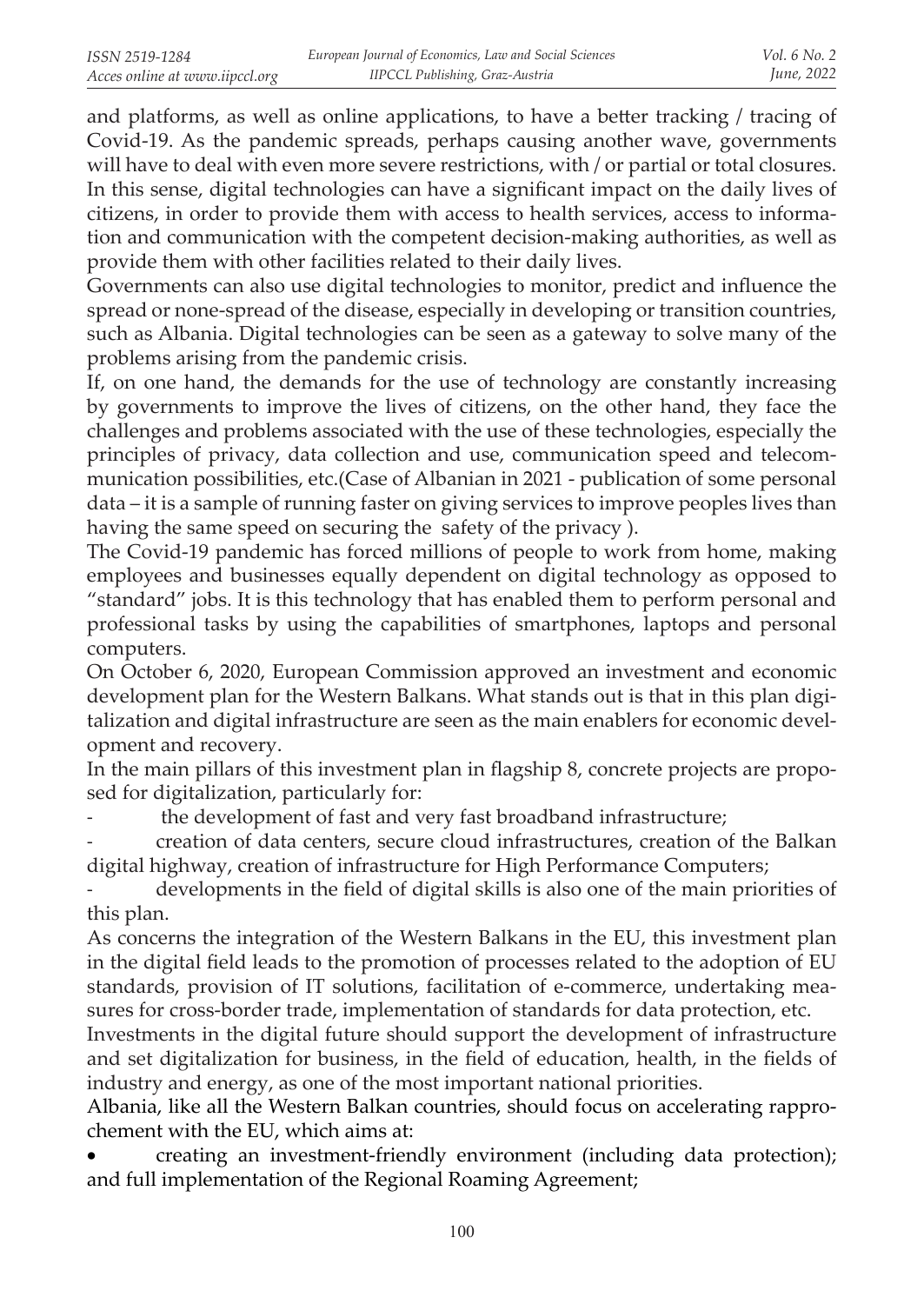integrating digitalisation into national policy with a focus on enterprise, education, health, energy, research and innovation, smart growth;

enhancing innovative digital transformation by encouraging the establishment of platforms and policies, such as e.g. eGov, eHealth, e-commerce, digital access to culture and cultural heritage, digital skills in education, open access to data and research results;

promoting the development of Regional Digital Innovation Centers;

increasing and strengthening cyber security capacity and the fight against cybercrime, in particular by implementing EU recommendations regarding cyber security risks for 5G networks;

ethical use of technologies, including artificial intelligence for surveillance purposes, in line with the EU Charter of Fundamental Rights and for enabling dynamic harmonization with future EU legislation in this field;

implementing the Declaration on e-Government, adopted in Belgrade in 2019, to further accelerate work in line with the EU e-Government Action Plan, in support of Public Administration Reform.

# **The main areas of digitalization in Albania**

Changes in the global market could not leave untouched the Albanian economy as part of this market. For this reason, it is important that in Albania, too, private initiatives and state policies are taken to serve the expansion and evolution of the digital market. Some of the possible trends are:

investing in digital connectivity, providing fast and ultra-fast internet connection (ultra-fast broadband) throughout the country;

investing in Internet coverage of white areas (where there is no coverage), investing in digital skills development: at a basic level for any citizen using online public services, at an advanced level for IT professionals to respond to the labor market development of digital Economy, and "digital skills" for the SME workforce (adaptation of staff to technological changes, Digital transformation);

- development of online platforms for e-business, e-commerce;
- cyber security;

taking industrial policy measures: use of artificial intelligence, IoT, cloud computing, applications and use case over 5G, or networks of the future;

development of "digital literature" as part of digital skills.

According to the **Investment Council of Albania**, our country is still ranked lower in terms of innovation indicators, respectively in the 110th place out of 141 countries. Butt Covid-19 will give a boost to consumers" use of digital technology and push companies to invest in online technologies and services. 75% of companies state that they have used the online services and 81% of them agree to re-use these services. Meanwhile, only 38% intend to change their investment plan towards on-line services. Investments mainly target new technologies (51%) and Risk Management (s9%).

The pandemic forced new ways of working, interacting and living for everyone. In this regard, the EU has issued several initiatives and directives, aimed at coordinating work and taking measures to deal with every aspect of the coronavirus pandemic, focusing on the vital role of digital, media and telecommunications technologies.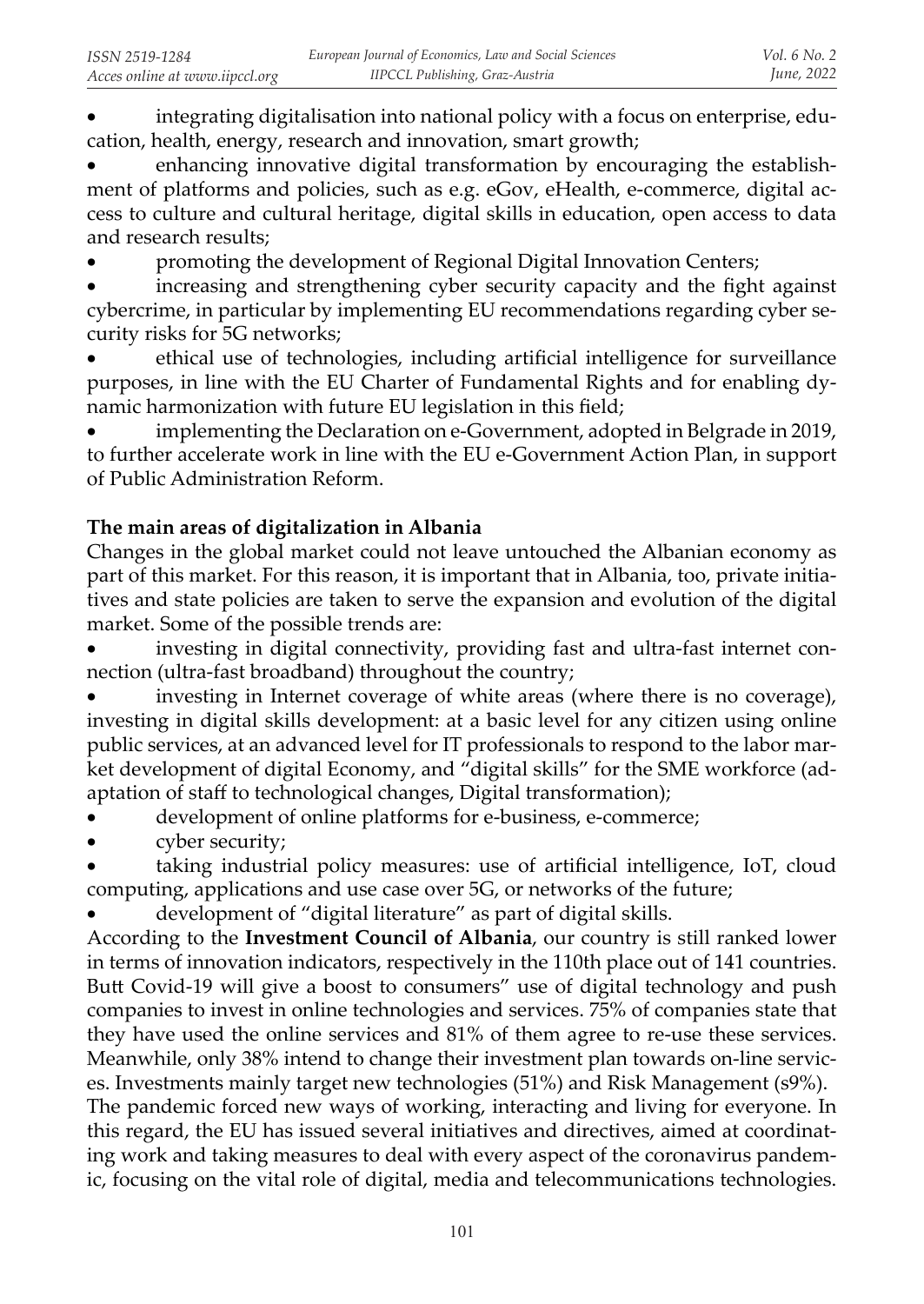Some of these aspects relate to digital infrastructure, connectivity and regulation to respond to the situation created and define it as its mission – people protected and active from staying online.

With regard to broadband infrastructure, the Investment and Economic Development Plan for the Western Balkans, approved by the European Commission, underlines that the need for investment in the region is at an amount of 3.7 billion Euros to reach the gigabit society.

In Albania, the need for investment in fixed broadband networks is very high – this has been provided by the feasibility study on broadband development, which was conducted with EU assistance. With regard to digital skills, the EU"s recent report on Albania recommends the development of a digital skills strategy.

As concerns the development of e-commerce, the Ministry of Finance and Economy is working together with the World Bank on a project, addressing sveral issues, such as the connection and access to high speed internet (broadband), the regulatory and logistical framework for customs, postal service, consumer protection, etc.

Welcome to the "next normal" – the new reality emerging from the ongoing CO-VID-19 pandemic. What will life and public health be like? How will business and economy continue to change? This remains to be seen…!

# **Conclusions**

Information and communication technology is an industry of general interest that has a horizontal impact on all sectors of the economy with an impact on everyone"s life.

The massive spread of the use of this technology has caused society and business to change the way they act and do business. The pandemic forced new "non-standard" ways of working, interaction and living for everyone. In this view, society has realized that digital technologies are no longer an opinion but an indisputable need.

Pandemic and COVID-19 highlight the vital importance of digital technology: digital connectivity – fast and secure Internet connection, the urgent need to develop digital skills for all levels, the need to use / develop online platforms to adapt to the new reality.

Albania, like all the Western Balkan countries, should focus on accelerating its rapprochement with the EU countries by coordinating work and taking measures to deal with every aspect of the Corona-virus pandemic, as well as by becoming fully aware of the vital role that digital technologies play in the speedy recovery of the Albanian economy.

### **References**

Digital Technologies and the COVID19 pandemic, The 5th Live Learning meeting hosted by UCLG, Metropolis and UN-Habitat, 15.04.2020

https://www.uclg.org/sites/default/files/eng\_briefing\_technology\_final\_x.pdf

Harnessing digital technologies to sustain the economy during the COVID-19 crisis, https:// blogs.worldbank.org/developmenttalk/harnessing-digital-technologies-sustain-economy